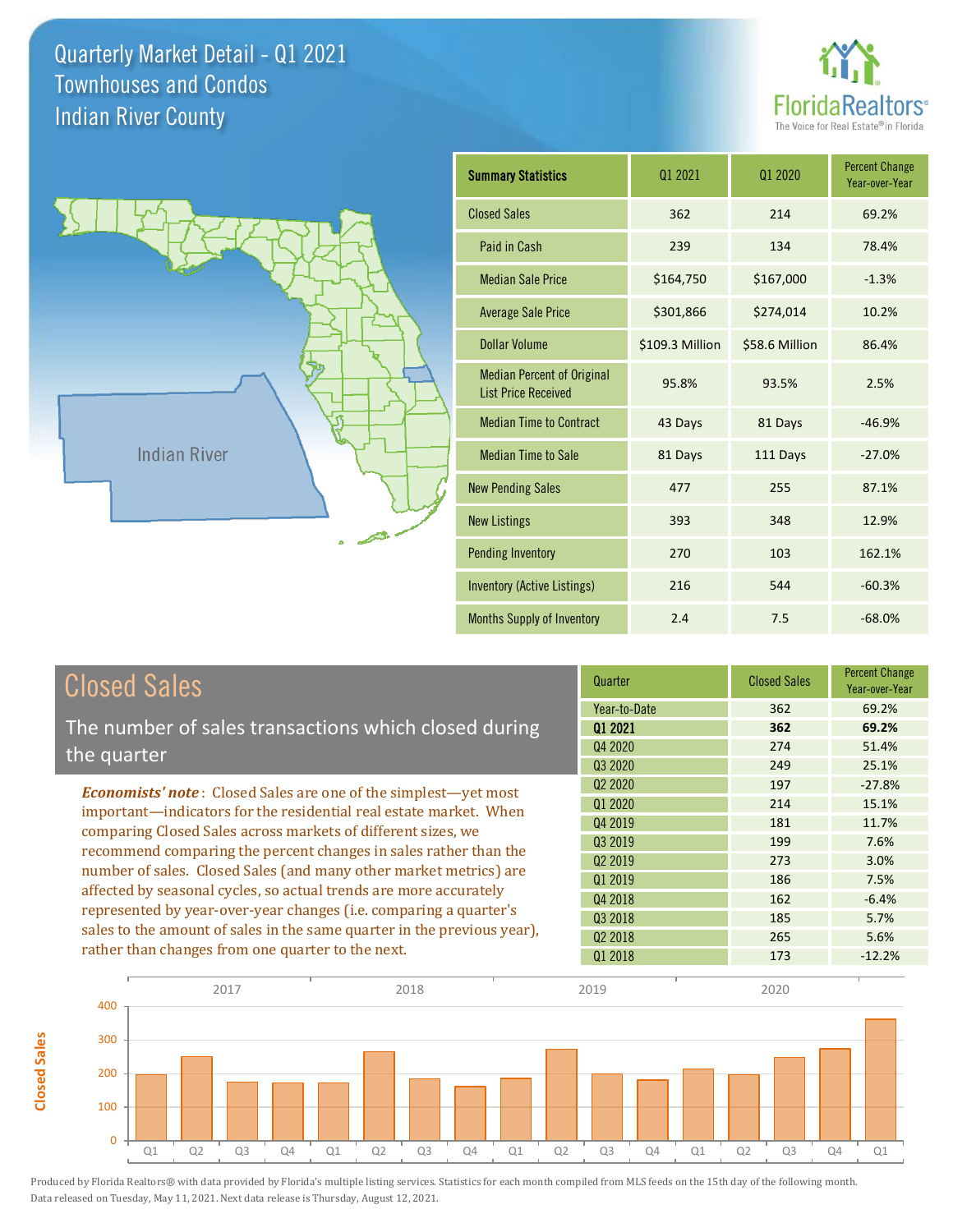

| <b>Cash Sales</b>                                                              | Quarter      | <b>Cash Sales</b> | <b>Percent Change</b><br>Year-over-Year |
|--------------------------------------------------------------------------------|--------------|-------------------|-----------------------------------------|
|                                                                                | Year-to-Date | 239               | 78.4%                                   |
| The number of Closed Sales during the quarter in                               | 01 2021      | 239               | 78.4%                                   |
| which buyers exclusively paid in cash                                          | Q4 2020      | 165               | 34.1%                                   |
|                                                                                | 03 20 20     | 165               | 19.6%                                   |
|                                                                                | 02 2020      | 121               | $-36.3%$                                |
|                                                                                | 01 2020      | 134               | $-0.7%$                                 |
| <b>Economists' note:</b> Cash Sales can be a useful indicator of the extent to | Q4 2019      | 123               | 23.0%                                   |
| which investors are participating in the market. Why? Investors are            | 03 2019      | 138               | 17.9%                                   |
| far more likely to have the funds to purchase a home available up front,       | 02 2019      | 190               | $-2.6%$                                 |
| whereas the typical homebuyer requires a mortgage or some other                | 01 2019      | 135               | $0.0\%$                                 |
| form of financing. There are, of course, many possible exceptions, so          | Q4 2018      | 100               | $-12.3%$                                |
| this statistic should be interpreted with care.                                | Q3 2018      | 117               | $-12.7%$                                |
|                                                                                | 02 2018      | 195               | 2.6%                                    |





# Cash Sales as a Percentage of Closed Sales

The percentage of Closed Sales during the quarter which were Cash Sales

*Economists' note* : This statistic is simply another way of viewing Cash Sales. The remaining percentages of Closed Sales (i.e. those not paid fully in cash) each quarter involved some sort of financing, such as mortgages, owner/seller financing, assumed loans, etc.

| Year-to-Date<br>66.0%<br>5.4%<br>01 2021<br>66.0%<br>5.4% |  |
|-----------------------------------------------------------|--|
|                                                           |  |
|                                                           |  |
| Q4 2020<br>60.2%<br>$-11.5%$                              |  |
| Q <sub>3</sub> 2020<br>66.3%<br>$-4.3%$                   |  |
| Q <sub>2</sub> 2020<br>61.4%<br>$-11.8%$                  |  |
| 01 2020<br>62.6%<br>$-13.8%$                              |  |
| Q4 2019<br>68.0%<br>10.2%                                 |  |
| 03 2019<br>69.3%<br>9.7%                                  |  |
| Q <sub>2</sub> 2019<br>69.6%<br>$-5.4%$                   |  |
| Q1 2019<br>72.6%<br>$-6.9%$                               |  |
| Q4 2018<br>61.7%<br>$-6.4%$                               |  |
| Q3 2018<br>63.2%<br>$-17.5%$                              |  |
| Q <sub>2</sub> 2018<br>73.6%<br>$-2.8%$                   |  |
| 01 2018<br>78.0%<br>8.2%                                  |  |

Q1 2018 **135** -4.9%

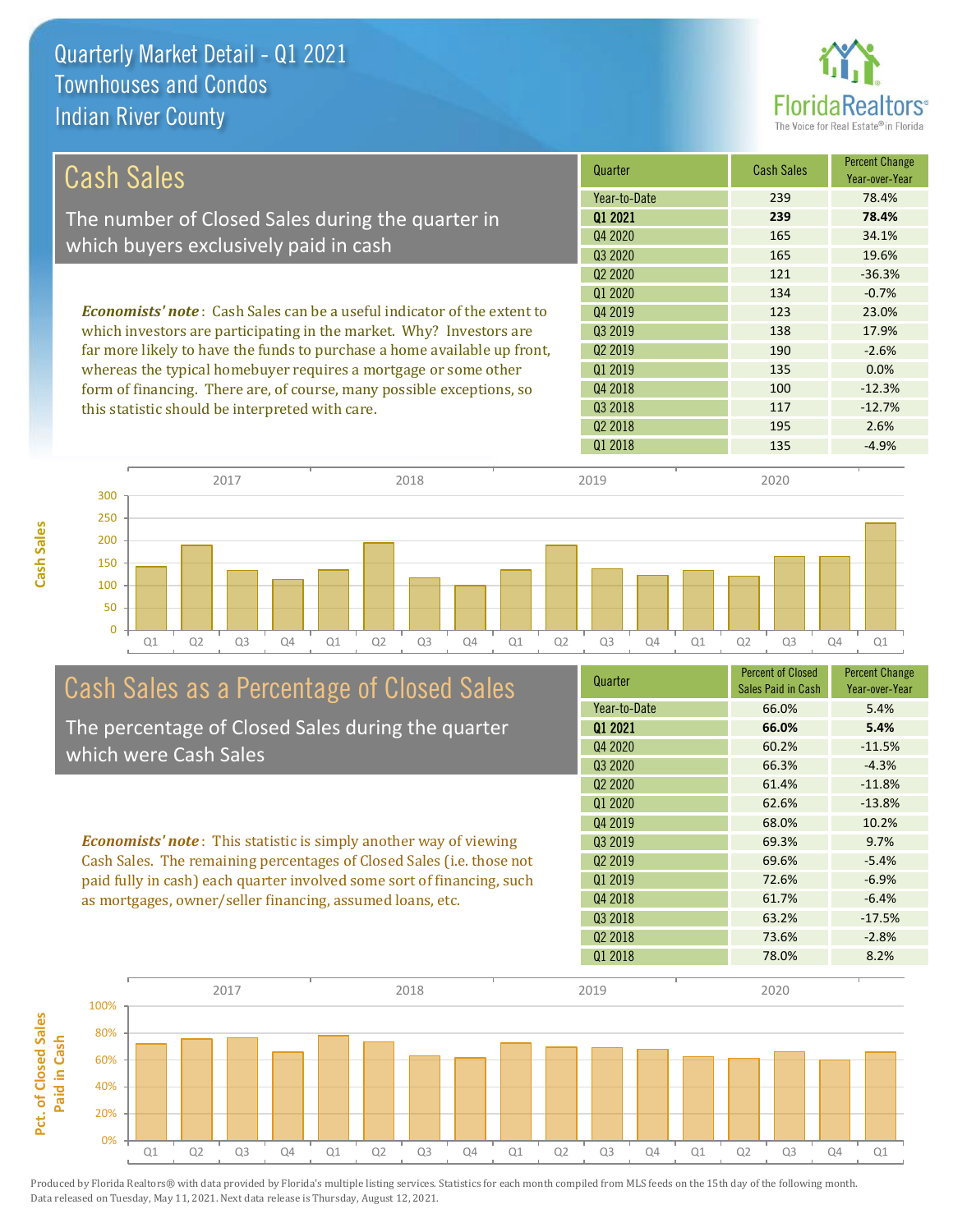

### Median Sale Price

The median sale price reported for the quarter (i.e. 50% of sales were above and 50% of sales were below)

*Economists' note* : Median Sale Price is our preferred summary statistic for price activity because, unlike Average Sale Price, Median Sale Price is not sensitive to high sale prices for small numbers of homes that may not be characteristic of the market area. Keep in mind that median price trends over time are not always solely caused by changes in the general value of local real estate. Median sale price only reflects the values of the homes that *sold* each quarter, and the mix of the types of homes that sell can change over time.

| Quarter                         | <b>Median Sale Price</b> | <b>Percent Change</b><br>Year-over-Year |
|---------------------------------|--------------------------|-----------------------------------------|
| Year-to-Date                    | \$164,750                | $-1.3%$                                 |
| Q1 2021                         | \$164,750                | $-1.3%$                                 |
| Q4 2020                         | \$165,550                | 11.1%                                   |
| Q3 2020                         | \$175,000                | 13.5%                                   |
| Q <sub>2</sub> 20 <sub>20</sub> | \$153,500                | $-11.8%$                                |
| 01 2020                         | \$167,000                | 6.4%                                    |
| Q4 2019                         | \$149,000                | $-6.0%$                                 |
| Q3 2019                         | \$154,250                | 3.6%                                    |
| Q <sub>2</sub> 2019             | \$174,000                | 8.8%                                    |
| 01 2019                         | \$156,950                | 20.7%                                   |
| Q4 2018                         | \$158,500                | 15.1%                                   |
| Q3 2018                         | \$148,950                | 14.6%                                   |
| Q <sub>2</sub> 2018             | \$160,000                | $-1.5%$                                 |
| Q1 2018                         | \$130,000                | 6.6%                                    |



### Average Sale Price

The average sale price reported for the quarter (i.e. total sales in dollars divided by the number of sales)

*Economists' note* : Usually, we prefer Median Sale Price over Average Sale Price as a summary statistic for home prices. However, Average Sale Price does have its uses—particularly when it is analyzed alongside the Median Sale Price. For one, the relative difference between the two statistics can provide some insight into the market for higher-end homes in an area.

| Quarter                         | <b>Average Sale Price</b> | <b>Percent Change</b><br>Year-over-Year |
|---------------------------------|---------------------------|-----------------------------------------|
| Year-to-Date                    | \$301,866                 | 10.2%                                   |
| 01 2021                         | \$301,866                 | 10.2%                                   |
| Q4 2020                         | \$266,283                 | $-5.0%$                                 |
| Q3 2020                         | \$249,243                 | 2.8%                                    |
| Q <sub>2</sub> 20 <sub>20</sub> | \$241,550                 | $-23.5%$                                |
| Q1 2020                         | \$274,014                 | $-1.1%$                                 |
| Q4 2019                         | \$280,238                 | $-1.5%$                                 |
| 03 2019                         | \$242,414                 | 9.6%                                    |
| Q <sub>2</sub> 2019             | \$315,733                 | 9.9%                                    |
| Q1 2019                         | \$277,132                 | 25.4%                                   |
| Q4 2018                         | \$284,515                 | 40.6%                                   |
| Q3 2018                         | \$221,186                 | $-1.6%$                                 |
| Q <sub>2</sub> 2018             | \$287,399                 | 8.4%                                    |
| Q1 2018                         | \$221,053                 | $-17.8%$                                |



Produced by Florida Realtors® with data provided by Florida's multiple listing services. Statistics for each month compiled from MLS feeds on the 15th day of the following month. Data released on Tuesday, May 11, 2021. Next data release is Thursday, August 12, 2021.

**Average Sale Price**

**Average Sale Price**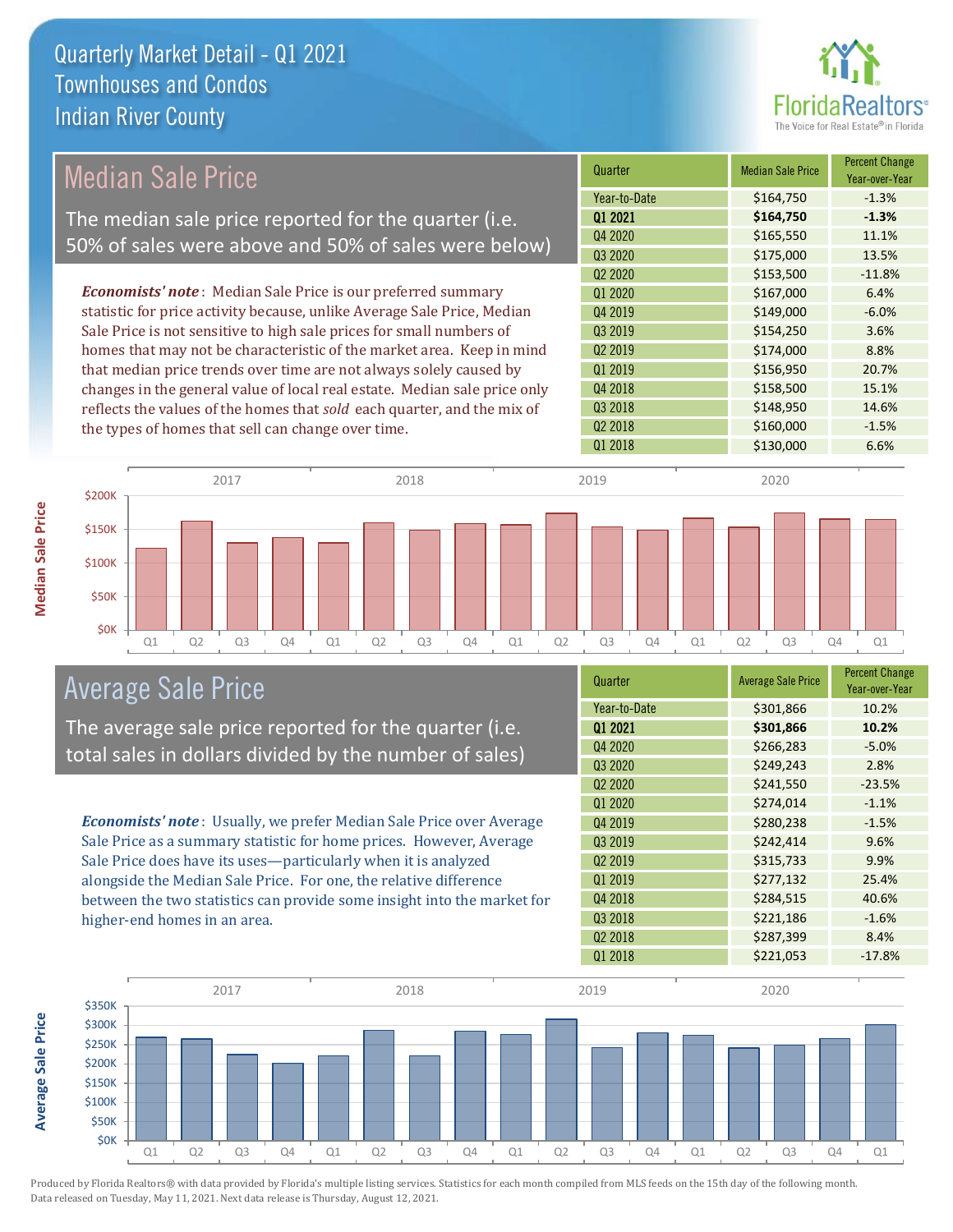

| Dollar Volume                                                                | Quarter      | <b>Dollar Volume</b> | <b>Percent Change</b><br>Year-over-Year |
|------------------------------------------------------------------------------|--------------|----------------------|-----------------------------------------|
|                                                                              | Year-to-Date | \$109.3 Million      | 86.4%                                   |
| The sum of the sale prices for all sales which closed                        | 01 2021      | \$109.3 Million      | 86.4%                                   |
| during the quarter                                                           | Q4 2020      | \$73.0 Million       | 43.8%                                   |
|                                                                              | Q3 2020      | \$62.1 Million       | 28.7%                                   |
|                                                                              | 02 2020      | \$47.6 Million       | $-44.8%$                                |
| <b>Economists' note</b> : Dollar Volume is simply the sum of all sale prices | 01 2020      | \$58.6 Million       | 13.8%                                   |
| in a given time period, and can quickly be calculated by multiplying         | Q4 2019      | \$50.7 Million       | 10.0%                                   |
| Closed Sales by Average Sale Price. It is a strong indicator of the health   | Q3 2019      | \$48.2 Million       | 17.9%                                   |
| of the real estate industry in a market, and is of particular interest to    | 02 2019      | \$86.2 Million       | 13.2%                                   |
| real estate professionals, investors, analysts, and government agencies.     | Q1 2019      | \$51.5 Million       | 34.8%                                   |
| Potential home sellers and home buyers, on the other hand, will likely       | Q4 2018      | \$46.1 Million       | 31.6%                                   |
| be better served by paying attention to trends in the two components         | Q3 2018      | \$40.9 Million       | 4.0%                                    |

Q1 Q2 Q3 Q4 Q1 Q2 Q3 Q4 Q1 Q2 Q3 Q4 Q1 Q2 Q3 Q4 Q1 \$0 \$20 M \$40 M \$60 M \$80 M \$100 M \$120 M 2017 2018 2019 2020

# Median Percent of Original List Price Received

of Dollar Volume (i.e. sales and prices) individually.

The median of the sale price (as a percentage of the original list price) across all properties selling during the quarter

*Economists' note* : The Median Percent of Original List Price Received is useful as an indicator of market recovery, since it typically rises as buyers realize that the market may be moving away from them and they need to match the selling price (or better it) in order to get a contract on the house. This is usually the last measure to indicate a market has shifted from down to up, so it is what we would call a *lagging* indicator.

| Quarter                         | Med. Pct. of Orig.<br><b>List Price Received</b> | <b>Percent Change</b><br>Year-over-Year |
|---------------------------------|--------------------------------------------------|-----------------------------------------|
| Year-to-Date                    | 95.8%                                            | 2.5%                                    |
| 01 2021                         | 95.8%                                            | 2.5%                                    |
| Q4 2020                         | 94.4%                                            | 0.2%                                    |
| Q3 2020                         | 92.8%                                            | $-0.2%$                                 |
| Q <sub>2</sub> 20 <sub>20</sub> | 92.9%                                            | $-0.6%$                                 |
| Q1 2020                         | 93.5%                                            | $-0.4%$                                 |
| Q4 2019                         | 94.2%                                            | 0.3%                                    |
| 03 2019                         | 93.0%                                            | $-0.9%$                                 |
| Q <sub>2</sub> 2019             | 93.5%                                            | $-1.5%$                                 |
| 01 2019                         | 93.9%                                            | $-1.3%$                                 |
| Q4 2018                         | 93.9%                                            | $-1.5%$                                 |
| Q3 2018                         | 93.8%                                            | 0.1%                                    |
| Q <sub>2</sub> 2018             | 94.9%                                            | 1.4%                                    |
| 01 2018                         | 95.1%                                            | 0.7%                                    |

Q2 2018 **\$76.2 Million 14.5%** 

Q1 2018 **\$38.2 Million -27.8%** 



Med. Pct. of Orig.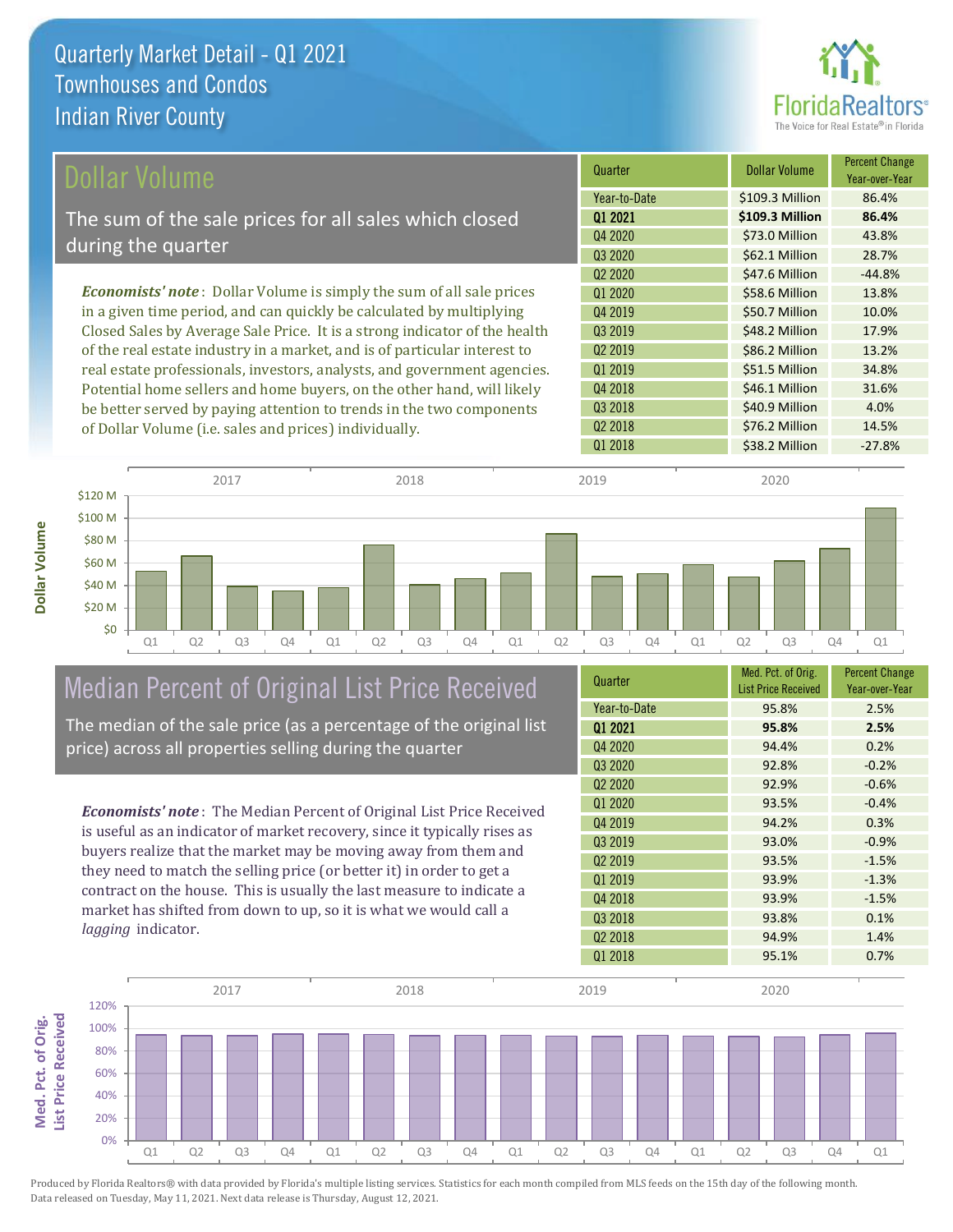

### Median Time to Contract

The median number of days between the listing date and contract date for all Closed Sales during the quarter

*Economists' note* : Like Time to Sale, Time to Contract is a measure of the length of the home selling process calculated for sales which closed during the quarter. The difference is that Time to Contract measures the number of days between the initial listing of a property and the signing of the contract which eventually led to the closing of the sale. When the gap between Median Time to Contract and Median Time to Sale grows, it is usually a sign of longer closing times and/or declining numbers of cash sales.





### Median Time to Sale

**Median Time to** 

**Median Time to** 

The median number of days between the listing date and closing date for all Closed Sales during the quarter

*Economists' note* : Time to Sale is a measure of the length of the home selling process, calculated as the number of days between the initial listing of a property and the closing of the sale. *Median* Time to Sale is the amount of time the "middle" property selling this month was on the market. That is, 50% of homes selling this month took *less* time to sell, and 50% of homes took *more* time to sell. Median Time to Sale gives a more accurate picture than Average Time to Sale, which can be skewed upward by small numbers of properties taking an abnormally long time to sell.

| Quarter             | <b>Median Time to Sale</b> | <b>Percent Change</b><br>Year-over-Year |
|---------------------|----------------------------|-----------------------------------------|
| Year-to-Date        | 81 Days                    | $-27.0%$                                |
| Q1 2021             | 81 Days                    | $-27.0%$                                |
| Q4 2020             | 128 Days                   | 48.8%                                   |
| Q3 2020             | 124 Days                   | 5.1%                                    |
| Q <sub>2</sub> 2020 | 105 Days                   | 10.5%                                   |
| 01 2020             | 111 Days                   | 11.0%                                   |
| Q4 2019             | 86 Days                    | $-25.2%$                                |
| Q3 2019             | 118 Days                   | 8.3%                                    |
| Q <sub>2</sub> 2019 | 95 Days                    | 15.9%                                   |
| Q1 2019             | 100 Days                   | 25.0%                                   |
| Q4 2018             | 115 Days                   | 11.7%                                   |
| Q3 2018             | 109 Days                   | 1.9%                                    |
| Q <sub>2</sub> 2018 | 82 Days                    | $-15.5%$                                |
| Q1 2018             | 80 Days                    | $-13.0%$                                |

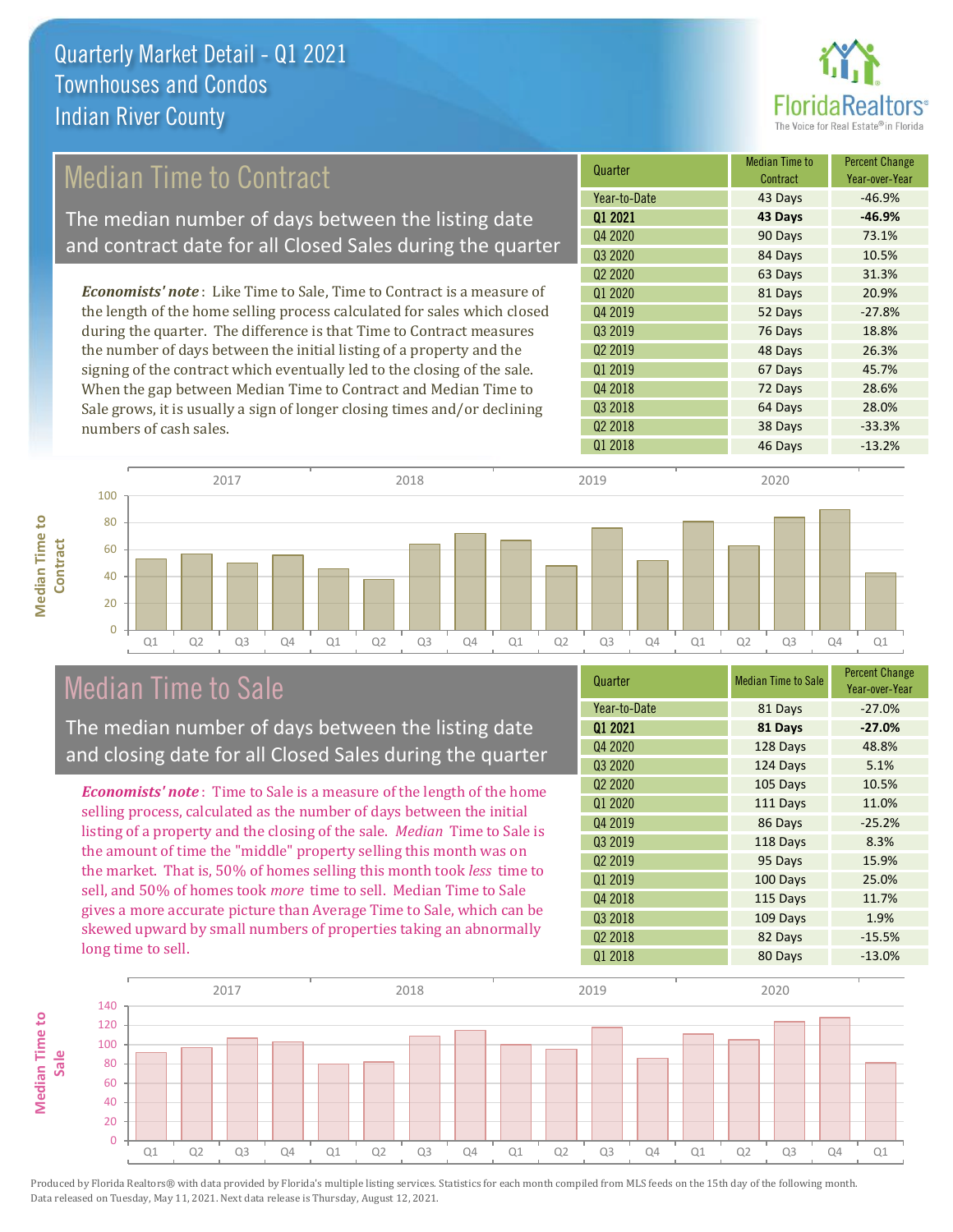

| <b>New Pending Sales</b>                                                      | Quarter                         | <b>New Pending Sales</b> | <b>Percent Change</b><br>Year-over-Year |
|-------------------------------------------------------------------------------|---------------------------------|--------------------------|-----------------------------------------|
|                                                                               | Year-to-Date                    | 477                      | 87.1%                                   |
| The number of listed properties that went under                               | 01 2021                         | 477                      | 87.1%                                   |
| contract during the quarter                                                   | Q4 2020                         | 302                      | 63.2%                                   |
|                                                                               | Q3 2020                         | 264                      | 42.7%                                   |
|                                                                               | Q <sub>2</sub> 20 <sub>20</sub> | 234                      | $-7.5%$                                 |
| <b>Economists' note:</b> Because of the typical length of time it takes for a | 01 2020                         | 255                      | $-1.5%$                                 |
| sale to close, economists consider Pending Sales to be a decent               | Q4 2019                         | 185                      | 22.5%                                   |
| indicator of potential future Closed Sales. It is important to bear in        | Q3 2019                         | 185                      | $-1.6%$                                 |
| mind, however, that not all Pending Sales will be closed successfully.        | Q <sub>2</sub> 2019             | 253                      | 5.9%                                    |
| So, the effectiveness of Pending Sales as a future indicator of Closed        | Q1 2019                         | 259                      | $-5.8%$                                 |
| Sales is susceptible to changes in market conditions such as the              | Q4 2018                         | 151                      | $-11.7%$                                |
| availability of financing for homebuyers and the inventory of                 | Q3 2018                         | 188                      | 11.2%                                   |
| distressed properties for sale.                                               | Q <sub>2</sub> 2018             | 239                      | 9.1%                                    |
|                                                                               | 01 2018                         | 275                      | 4.6%                                    |



# New Listings

The number of properties put onto the market during the quarter

*Economists' note* : New Listings tend to rise in delayed response to increasing prices, so they are often seen as a lagging indicator of market health. As prices rise, potential sellers raise their estimations of value—and in the most recent cycle, rising prices have freed up many potential sellers who were previously underwater on their mortgages. Note that in our calculations, we take care to not include properties that were recently taken off the market and quickly relisted, since these are not really *new* listings.

| Quarter                         | <b>New Listings</b> | <b>Percent Change</b><br>Year-over-Year |
|---------------------------------|---------------------|-----------------------------------------|
| Year-to-Date                    | 393                 | 12.9%                                   |
| 01 2021                         | 393                 | 12.9%                                   |
| Q4 2020                         | 274                 | $-18.5%$                                |
| Q3 2020                         | 245                 | 4.7%                                    |
| Q <sub>2</sub> 20 <sub>20</sub> | 346                 | 29.1%                                   |
| Q1 2020                         | 348                 | $-16.5%$                                |
| Q4 2019                         | 336                 | 17.5%                                   |
| 03 2019                         | 234                 | $-2.5%$                                 |
| Q <sub>2</sub> 2019             | 268                 | 2.3%                                    |
| 01 2019                         | 417                 | 4.8%                                    |
| Q4 2018                         | 286                 | 18.7%                                   |
| Q3 2018                         | 240                 | 38.7%                                   |
| Q <sub>2</sub> 2018             | 262                 | $-0.8%$                                 |
| 01 2018                         | 398                 | 23.6%                                   |



Produced by Florida Realtors® with data provided by Florida's multiple listing services. Statistics for each month compiled from MLS feeds on the 15th day of the following month. Data released on Tuesday, May 11, 2021. Next data release is Thursday, August 12, 2021.

**New Listings**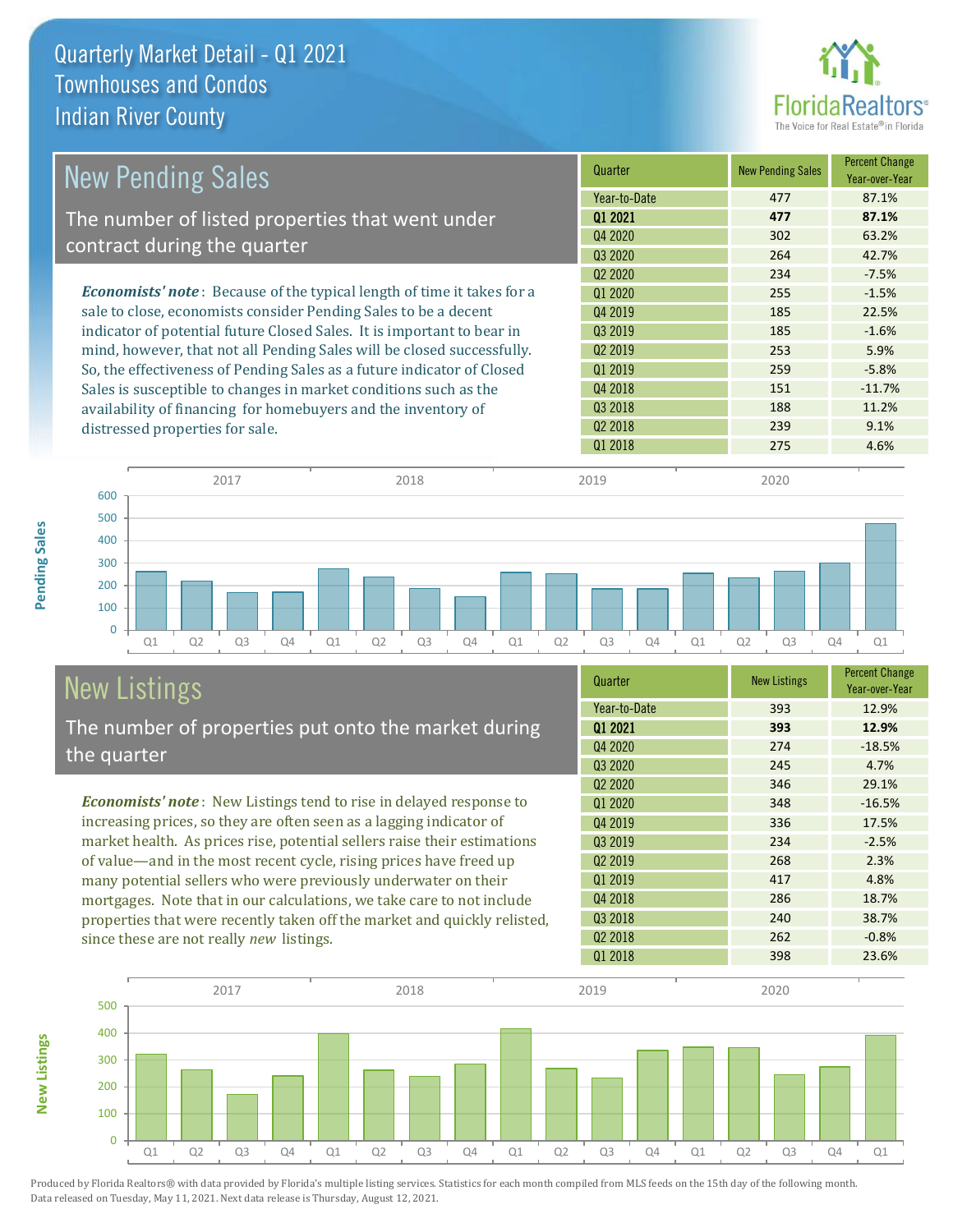

| <b>Inventory (Active Listings)</b>                                           | Quarter             | Inventory | <b>Percent Change</b><br>Year-over-Year |
|------------------------------------------------------------------------------|---------------------|-----------|-----------------------------------------|
|                                                                              | YTD (Monthly Avg)   | 272       | $-49.3%$                                |
| The number of property listings active at the end of                         | 01 2021             | 216       | $-60.3%$                                |
| the quarter                                                                  | Q4 2020             | 353       | $-34.5%$                                |
|                                                                              | Q3 2020             | 403       | $-3.6%$                                 |
|                                                                              | Q <sub>2</sub> 2020 | 507       | 9.5%                                    |
| <b>Economists' note</b> : There are a number of ways to define and calculate | Q1 2020             | 544       | 2.6%                                    |
| Inventory. Our method is to simply count the number of active listings       | Q4 2019             | 539       | 21.7%                                   |
| on the last day of the quarter, and hold this number to compare with         | Q3 2019             | 418       | 14.5%                                   |
| the same quarter the following year. Inventory rises when New                | Q <sub>2</sub> 2019 | 463       | 28.6%                                   |
| Listings are outpacing the number of listings that go off-market             | Q1 2019             | 530       | 27.7%                                   |
| (regardless of whether they actually sell). Likewise, it falls when New      | Q4 2018             | 443       | 35.9%                                   |

Q1 Q2 Q3 Q4 Q1 Q2 Q3 Q4 Q1 Q2 Q3 Q4 Q1 Q2 Q3 Q4 Q1  $\overline{0}$ 100 200 300 400 500 600 2017 2018 2019 2020

### Months Supply of Inventory

market.

**Inventory**

An estimate of the number of months it will take to deplete the current Inventory given recent sales rates

Listings aren't keeping up with the rate at which homes are going off-

*Economists' note* : MSI is a useful indicator of market conditions. The benchmark for a balanced market (favoring neither buyer nor seller) is 5.5 months of inventory. Anything higher is traditionally a buyers' market, and anything lower is a sellers' market. There is no single accepted way of calculating MSI. A common method is to divide current Inventory by the most recent month's Closed Sales count, but this count is a usually poor predictor of future Closed Sales due to seasonal cycles. To eliminate seasonal effects, we use the 12-month average of monthly Closed Sales instead.

| Quarter                  | <b>Months Supply</b> | <b>Percent Change</b><br>Year-over-Year |
|--------------------------|----------------------|-----------------------------------------|
| <b>YTD (Monthly Avg)</b> | 3.0                  | $-60.0%$                                |
| 01 2021                  | 2.4                  | $-68.0%$                                |
| Q4 2020                  | 4.5                  | $-41.6%$                                |
| Q3 2020                  | 5.8                  | $-4.9%$                                 |
| Q2 2020                  | 7.7                  | 11.6%                                   |
| Q1 2020                  | 7.5                  | $-6.3%$                                 |
| Q4 2019                  | 7.7                  | 13.2%                                   |
| Q3 2019                  | 6.1                  | 10.9%                                   |
| Q <sub>2</sub> 2019      | 6.9                  | 25.5%                                   |
| Q1 2019                  | 8.0                  | 23.1%                                   |
| Q4 2018                  | 6.8                  | 38.8%                                   |
| Q3 2018                  | 5.5                  | 14.6%                                   |
| Q <sub>2</sub> 2018      | 5.5                  | $-1.8%$                                 |
| Q1 2018                  | 6.5                  | 18.2%                                   |

Q1 2018 **415** 415 **15.9%** 

Q3 2018 365 15.9% Q2 2018 2018 2019 2020 2020 2020 20360

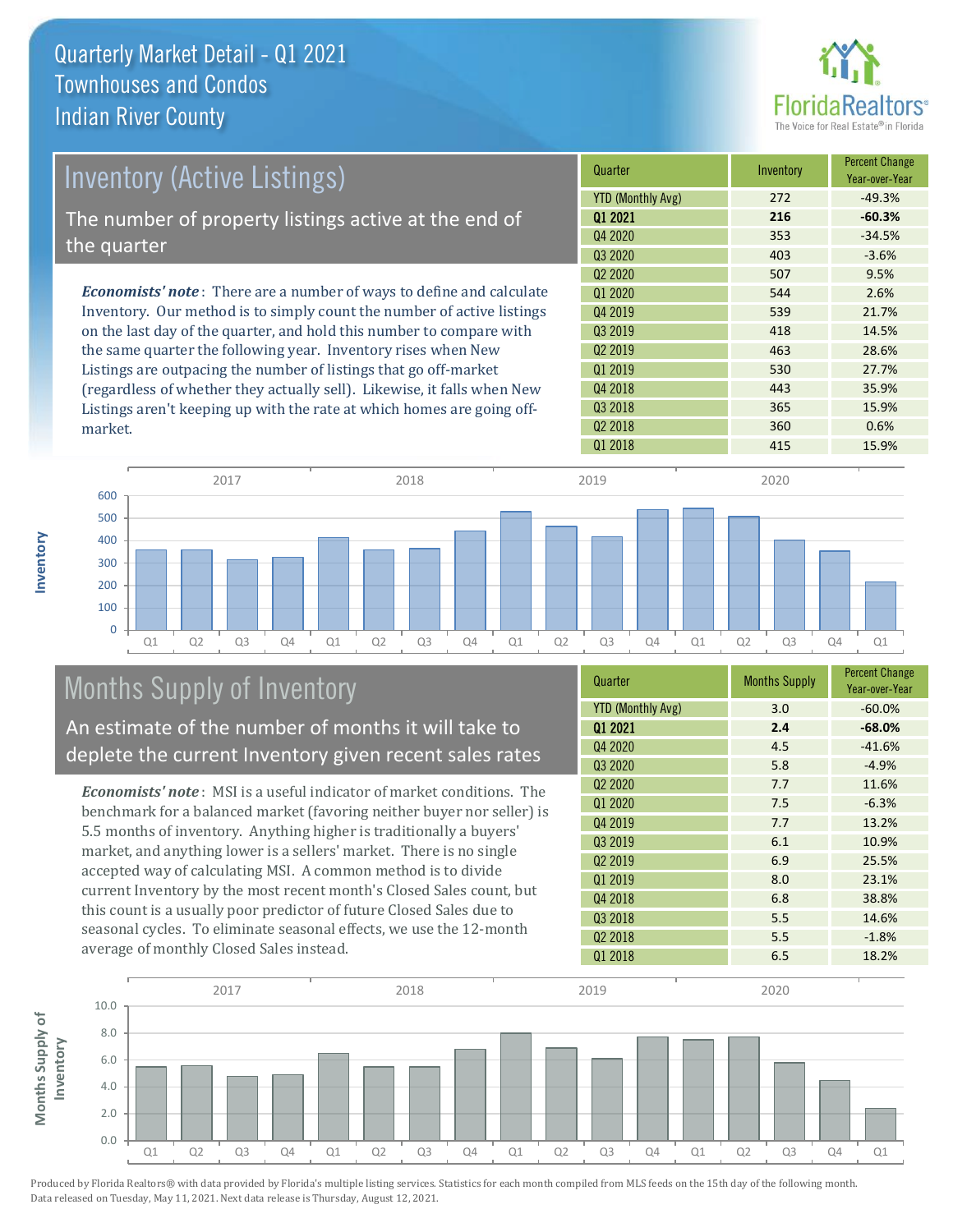

### Closed Sales by Sale Price

The number of sales transactions which closed during the quarter

*Economists' note:* Closed Sales are one of the simplest—yet most important—indicators for the residential real estate market. When comparing Closed Sales across markets of different sizes, we recommend comparing the percent changes in sales rather than the number of sales. Closed Sales (and many other market metrics) are affected by seasonal cycles, so actual trends are more accurately represented by year-over-year changes (i.e. comparing a quarter's sales to the amount of sales in the same quarter in the previous year), rather than changes from one quarter to the next.

| Sale Price            | <b>Closed Sales</b> | <b>Percent Change</b><br>Year-over-Year |
|-----------------------|---------------------|-----------------------------------------|
| Less than \$50,000    | 0                   | $-100.0%$                               |
| $$50,000 - $99,999$   | 63                  | 90.9%                                   |
| $$100,000 - $149,999$ | 87                  | 58.2%                                   |
| $$150,000 - $199,999$ | 55                  | 71.9%                                   |
| \$200,000 - \$249,999 | 20                  | $-9.1%$                                 |
| \$250,000 - \$299,999 | 29                  | 52.6%                                   |
| \$300,000 - \$399,999 | 27                  | 92.9%                                   |
| \$400,000 - \$599,999 | 37                  | 76.2%                                   |
| \$600,000 - \$999,999 | 28                  | 180.0%                                  |
| \$1,000,000 or more   | 16                  | 128.6%                                  |



#### Median Time to Contract by Sale Price The median number of days between the listing date and contract date for all Closed Sales during the quarter

*Economists' note* : Like Time to Sale, Time to Contract is a measure of the length of the home selling process calculated for sales which closed during the quarter. The difference is that Time to Contract measures the number of days between the initial listing of a property and the signing of the contract which eventually led to the closing of the sale. When the gap between Median Time to Contract and Median Time to Sale grows, it is usually a sign of longer closing times and/or declining numbers of cash sales.

| <b>Sale Price</b>     | Median Time to<br>Contract | <b>Percent Change</b><br>Year-over-Year |
|-----------------------|----------------------------|-----------------------------------------|
| Less than \$50,000    | (No Sales)                 | N/A                                     |
| $$50,000 - $99,999$   | 51 Days                    | $-36.3%$                                |
| $$100,000 - $149,999$ | 35 Days                    | $-25.5%$                                |
| $$150,000 - $199,999$ | 13 Days                    | $-71.7%$                                |
| \$200,000 - \$249,999 | 71 Days                    | 16.4%                                   |
| \$250,000 - \$299,999 | 42 Days                    | $-42.5%$                                |
| \$300,000 - \$399,999 | 89 Days                    | $-24.6%$                                |
| \$400,000 - \$599,999 | 60 Days                    | $-73.7%$                                |
| \$600,000 - \$999,999 | 38 Days                    | $-66.4%$                                |
| \$1,000,000 or more   | 116 Days                   | 3.6%                                    |

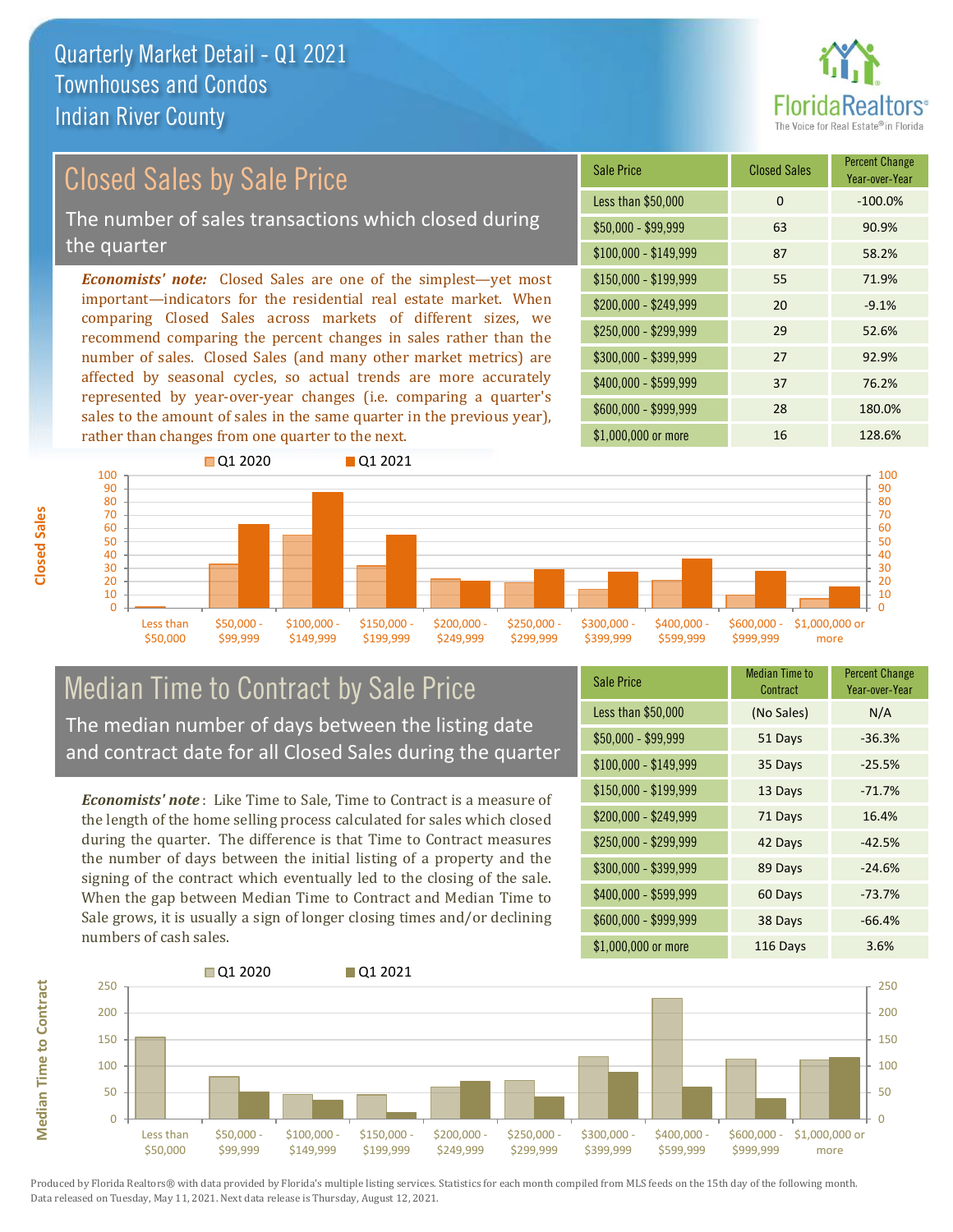

# New Listings by Initial Listing Price

The number of properties put onto the market during the quarter

*Economists' note:* New Listings tend to rise in delayed response to increasing prices, so they are often seen as a lagging indicator of market health. As prices rise, potential sellers raise their estimations of value—and in the most recent cycle, rising prices have freed up many potential sellers who were previously underwater on their mortgages. Note that in our calculations, we take care to not include properties that were recently taken off the market and quickly relisted, since these are not really *new* listings.

| <b>Initial Listing Price</b> | <b>New Listings</b> | <b>Percent Change</b><br>Year-over-Year |
|------------------------------|---------------------|-----------------------------------------|
| Less than \$50,000           | $\Omega$            | N/A                                     |
| $$50,000 - $99,999$          | 55                  | 14.6%                                   |
| $$100,000 - $149,999$        | 90                  | 7.1%                                    |
| $$150,000 - $199,999$        | 66                  | 34.7%                                   |
| \$200,000 - \$249,999        | 23                  | $-20.7%$                                |
| \$250,000 - \$299,999        | 22                  | $-24.1%$                                |
| \$300,000 - \$399,999        | 27                  | $-15.6%$                                |
| \$400,000 - \$599,999        | 32                  | 10.3%                                   |
| \$600,000 - \$999,999        | 36                  | 63.6%                                   |
| \$1,000,000 or more          | 42                  | 61.5%                                   |



### Inventory by Current Listing Price The number of property listings active at the end of the quarter

*Economists' note* : There are a number of ways to define and calculate Inventory. Our method is to simply count the number of active listings on the last day of the quarter, and hold this number to compare with the same quarter the following year. Inventory rises when New Listings are outpacing the number of listings that go off-market (regardless of whether they actually sell). Likewise, it falls when New Listings aren't keeping up with the rate at which homes are going offmarket.

| <b>Current Listing Price</b> | Inventory | <b>Percent Change</b><br>Year-over-Year |
|------------------------------|-----------|-----------------------------------------|
| Less than \$50,000           | 0         | N/A                                     |
| $$50,000 - $99,999$          | 23        | $-66.7%$                                |
| $$100,000 - $149,999$        | 36        | $-58.1%$                                |
| $$150,000 - $199,999$        | 20        | $-63.0%$                                |
| \$200,000 - \$249,999        | 12        | $-69.2%$                                |
| \$250,000 - \$299,999        | 18        | $-68.4%$                                |
| \$300,000 - \$399,999        | 21        | $-70.0%$                                |
| $$400,000 - $599,999$        | 16        | $-75.4%$                                |
| \$600,000 - \$999,999        | 18        | $-66.7%$                                |
| \$1,000,000 or more          | 52        | 4.0%                                    |



Produced by Florida Realtors® with data provided by Florida's multiple listing services. Statistics for each month compiled from MLS feeds on the 15th day of the following month. Data released on Tuesday, May 11, 2021. Next data release is Thursday, August 12, 2021.

**Inventory**